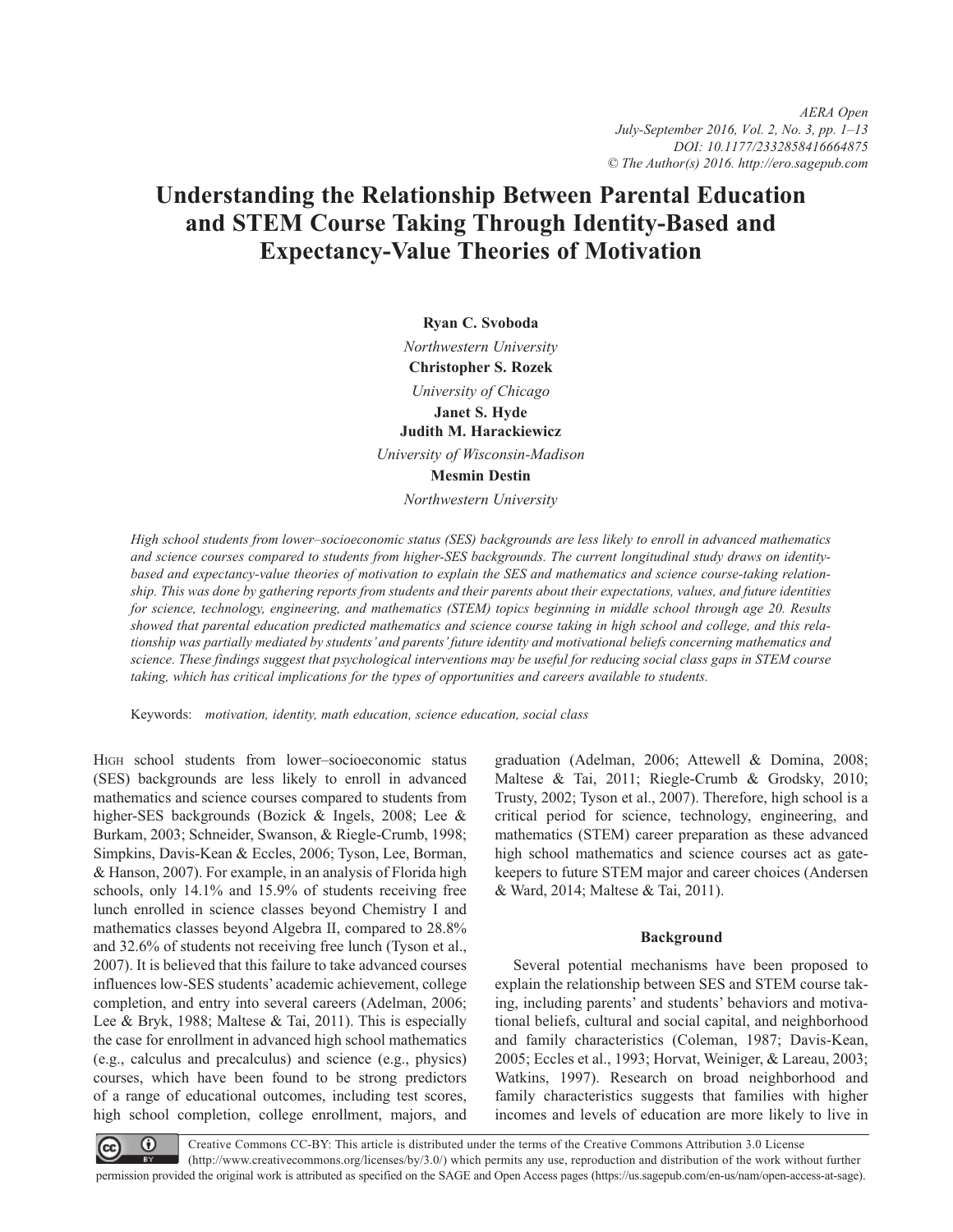neighborhoods with many opportunities for their students to learn both inside and outside of school, which helps to boost their students' achievement (Coleman, 1987), and this higher academic achievement is associated with increased STEM course taking (Madigan, 1997; Schneider et al., 1998). Other research suggests that parents' specific behaviors and home environment mediate the relationship between income and achievement (Yeung, Linver, & Brooks-Gunn, 2002). For example, an ethnographic study examining interactions between low-income parents and school personnel suggests that low-income parents are less likely to possess the necessary social capital, such as a social network with other parents, to effectively engage with the school personnel to provide support to their child (Horvat et al., 2003). Finally, research on parents' and students' motivational beliefs, for example, expectations for success in school (how well a parent thinks his or her child will do in school), has found these beliefs to be powerful predictors of students' achievement (Halle, Kurtz-Costes, & Mahoney, 1997; Simpkins, Fredericks, & Eccles, 2012).

As others have posited (e.g., Bronfenbrenner, 1977; Eccles et al., 1993), these neighborhood, behavioral, and motivational factors interact with one another at both family and student levels to influence course choices and school achievement, and there are empirical findings to support those types of comprehensive models. Nevertheless, metaanalyses (Fan & Chen, 2001; Hill & Tyson, 2009) examining parental involvement (parents' beliefs and behaviors at home and in school) and student achievement found that parental beliefs and attitudes, such as expectations—not behaviors, like helping with homework—are the largest and most consistent predictors of students' outcomes. In addition, studies show that parents' expectations relate to students' expectations, which, in turn, also predict students' achievement (Jodl, Michael, Malanchuk, Eccles, & Sameroff, 2001; Simpkins et al., 2012). Therefore, both parents' and students' beliefs may mediate the SES–achievement relationship.

Expectations represent only one type of motivational belief. Findings from expectancy-value theory (Eccles et al., 1983) show that both expectations and values are the most proximal predictors of achievement-related outcomes and choices, such as STEM course taking (Simpkins et al., 2006). Also, there is substantial evidence that values, such as a belief in the importance of a mathematics or science course for one's life, are a more robust predictor of STEM choices in comparison to expectations (Andersen & Ward, 2014; Maltese & Tai, 2011; Simpkins et al., 2006; Updegraff, Eccles, Barber, & O'Brien, 1996). In related research on identity-based motivation, the types of possible future identities that individuals envision predict their goal-directed behaviors and attitudes; for example, students who see themselves as having a STEM-related career in the future (i.e., a STEM-dependent future identity) should have higher levels of STEM-related motivation and make choices that align with that future identity. Theoretically, certain past discussions assert that possessing a future identity should lead to higher expectations and value toward tasks that are associated with that future identity (e.g., Eccles, 2009). Alternatively, other theoretical discussions assert that a student first must possess high levels of expectations and values for tasks before developing a future identity (e.g., Hidi & Renninger, 2006). Overall, the links between expectations, values, and future identities remain largely untested, and an important contribution of the current study is that it begins to empirically examine the interrelationships between future identity and expectancy-value constructs.

# *Motivational Mechanisms*

*Expectancy-value theory.* In Eccles's expectancy-value theory, a student's expectations for success and subjective task value are the most direct predictors of a student's achievement motivation and choices (Eccles et al., 1983). *Expectations for success* refers to how well a student thinks he or she will do on an upcoming task, such as in science courses. These expectations predict a wide array of achievement outcomes, including mathematics and science course taking (Simpkins et al., 2006). *Subjective task value* refers to the perceived importance of the task, and Eccles's theory proposes three categories of reasons for why a task could be viewed as important, including attainment value (how a task ties to one's identity), intrinsic value (how interested an individual is in a task), and utility value (how a task relates to one's life and future goals).<sup>1</sup> Similar to expectations, value also predicts an assortment of STEM-related outcomes, including course taking (Andersen & Ward, 2014; Maltese & Tai, 2011; Rozek, Hyde, Svoboda, Hulleman, & Harackiewicz, 2015; Simpkins et al., 2006; Updegraff et al., 1996).

As mentioned earlier, parents' expectations for success and values for mathematics and science are related to their students' expectations for success and values, and both predict STEM course taking (Jodl et al., 2001; Simpkins et al., 2012). In a 12-year longitudinal study, parents' motivational beliefs, including expectations and importance of mathematics, predicted students' beliefs, including expectations and subjective task value (a combination of attainment, utility, and intrinsic values), and these beliefs predicted mathematics course enrollment in high school. (Simpkins et al., 2012). Thus, both parents' and students' expectations and values about STEM are relevant when studying STEM preparation and choices.

*Identity-based motivation.* In addition to expectations and values, the types of future identities students possess matter for their achievement and achievement-related behavior. Future identities are an individual's representations, wishes, or expectations of who they will be or want to be in the future (Oyserman & Destin, 2010). Therefore, if a student aspires to a STEM career (i.e., holds a future STEM identity), then he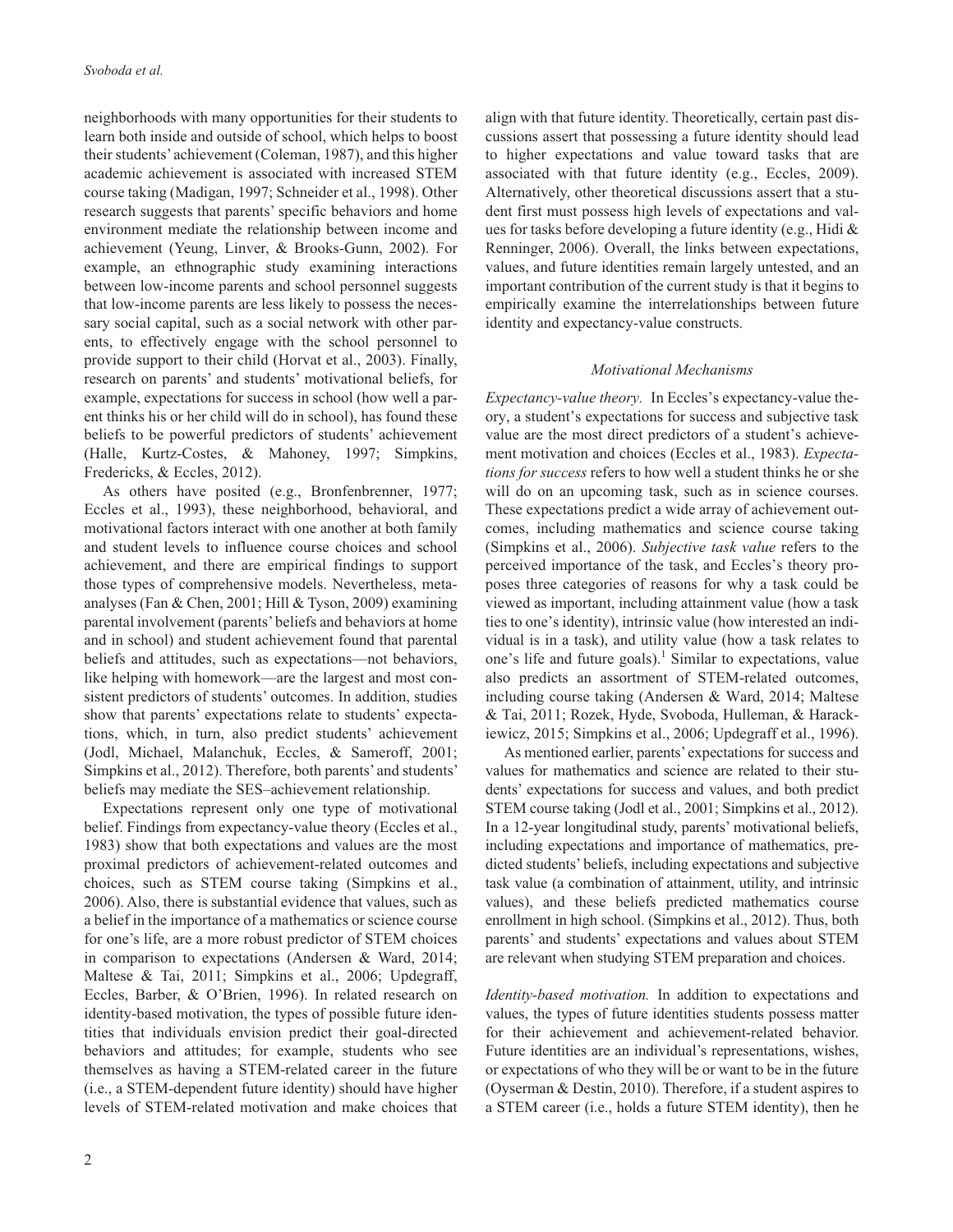or she should be more likely to enroll in STEM courses in high school and college, given that those courses are necessary preparation for pursuing those types of careers and that desired future identity. Identity-based motivation theory posits that contextual factors, such as SES, and the ways that people interpret contextual information influence the types of future identities that come to mind (Markus & Nurius, 1986; Oyserman & Destin, 2010). Furthermore, a future identity will promote goal-directed behavior when that identity is cued in the moment and feels connected to one's current behavior in a meaningful way (Oyserman & Destin, 2010; Oyserman, Destin, & Novin, 2015).

Recent research supports the assertion that future identities predict students' school attitudes, behaviors, and achievement (Destin & Oyserman, 2010). For example, eighth graders who reported an education-dependent future identity (i.e., that they desired a career that requires a 4-year college degree and is thus dependent upon receiving a certain level of educational attainment) reported more effort, completed more homework, and earned higher grades as compared to students who possessed an education-independent future identity (i.e., that they desired a career that did not require a 4-year college degree). Additionally, intervention studies find that subtle manipulations, such as providing students with financial aid information, can increase students' likelihood of having an education-dependent future identity as well as lead to improved academic achievement (Destin, 2013; Destin & Oyserman, 2009). Although no research exists on future identities and STEM course-taking choices, identity-based motivation theory suggests that if individuals have a STEM-dependent future identity (i.e., that they desired a career that requires a 4-year college STEM degree), they should take actions and make choices to help them obtain that STEM-related identity, such as increased enrollment in advanced mathematics and science courses, given that those courses are necessary preparation to reach these desired future identities.

# *Integrating Expectancy-Value and Identity-Based Theories of Motivation*

Although empirical research has rarely examined explicit links between expectancy-value and identity-based motivation theories, theorists in both traditions have discussed the relationship between identity, expectations, and value, at least indirectly (Eccles, 2009; Eccles, Fredricks, & Baay, 2015; Markus & Nurius, 1986; Oyserman & Destin, 2010). In order to integrate these two theories, it is important to have a clear definition of future identity. For the purposes of this paper, we define a future identity as individuals' aspirations for who they will be, which is consistent with definitions of identity within both theoretical perspectives (Eccles et al., 2015; Oyserman & Destin, 2010). Given that definition of future identity, we propose that there are bidirectional



FIGURE 1. *The hypothesized interrelationships between future identity, expectations, and value.*

relationships between future identity and expectations and value, such that high levels of expectations or values can lead to a particular future identity, and holding a particular future identity can lead to higher expectations and value in a domain (see Figure 1). Below, we explore two possible models for how these variables are interrelated as well as review relevant support for these models in the current literature.

One possibility is that high levels of expectations or value or both lead to a particular future identity. Within the STEM domain, this could mean that one pathway to have a future STEM identity (i.e., aspirations to have a STEM career) is to develop either high expectations for success in STEM or to develop high value for STEM or both. Thus, if a student who receives all top grades and test scores in math and science classes in high school and takes all of the top-level courses available, then he or she is likely to have a future STEM identity just by virtue of being highly competent in the STEM domain. For such a high-expectations student, there is a clear pathway to a STEM career; therefore, that type of student is more likely to view himself or herself in a STEM role and to aspire to have STEM be a part of his or her life in the future. In addition, this could be true even if the student did not perceive STEM as being valuable. Alternatively, a student might develop a future STEM identity if he or she views STEM as extremely valuable, and this might be the case even if this student has low expectations for success in STEM (e.g., if the student is still developing his or her STEM skills and is not sure he or she can succeed in STEM). Altogether, a student should be most likely to take on a future STEM identity and most likely to persist in having a future STEM identity if he or she both values STEM and expects to succeed in STEM.

Research on the development of interest in academic topics supports this model. Specifically, Hidi and Renninger (2006) proposed a four-phase model of interest wherein interest in a domain, including interest in pursuing a future career in that domain, develops as students increase their value (including having positive affective experiences) and expectations (i.e., become competent) for that domain. Therefore, this model posits that expectations and value are influences on identity development, and high levels of both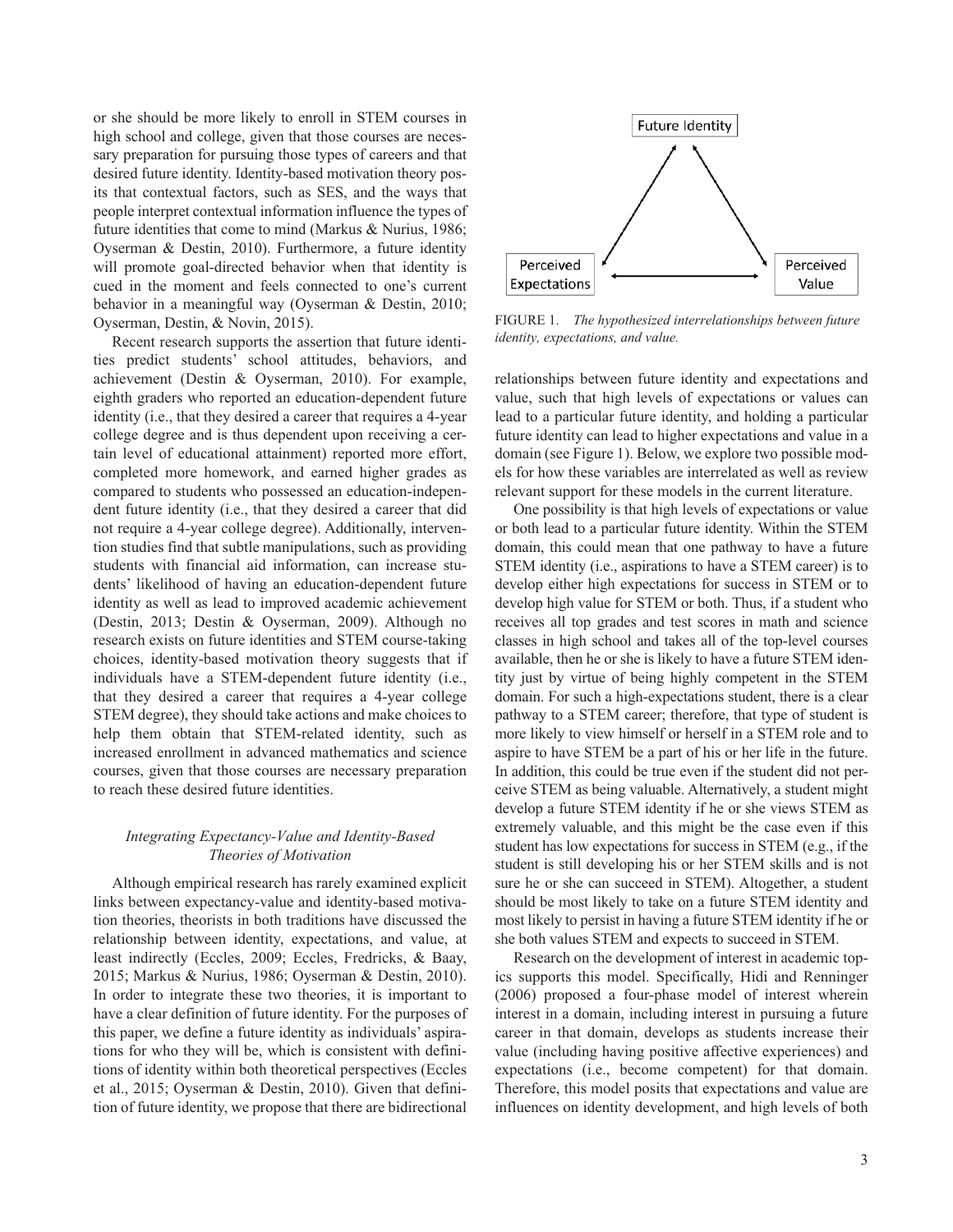are required for an enduring future identity to emerge along with a persistent pattern of engagement with a topic (Renninger & Hidi, 2015).

A second possibility is the opposite: That is, a future identity might lead to higher levels of expectations and value instead of the other way around. Continuing with the STEMrelated example, this means that if a student begins holding a future STEM identity because of contextual factors, the influence of others around him or her, or because of internal factors, then the student will begin to value STEM more and hold higher expectations for success. Eccles (2009) hypothesized that expectations and values have a role as mediators of the effects of identity, and studies by identity-based motivation researchers show some support for this assertion.

In one example, Destin and Oyserman (2009) devised an intervention that helped middle school students view college as affordable. The hypothesis was that if students viewed college as affordable, then they would be more likely to hold an education-dependent future identity, and this prompted future identity would lead to higher expectations for success in school. As compared to control group students, those in the intervention condition indeed expected higher grades in school and planned to expend more effort on homework. To specifically test if future identities mediated these effects, Destin (2016) ran two additional studies and measured future identities after the intervention and before students' expectations. Results showed that the effects of the intervention on grade expectations were mediated by future identities. Additionally, the positive effects of the intervention on higher expectations for success in school were specific to low-SES students, who tend to hold lower expectations for success in general (e.g., Simpkins et al., 2006) and might be more affected by financial aid information. Overall, these studies show initial some support for the hypothesis that future identities play a causal role in promoting expectations, and the same is believed to be true for values (Oyserman & Destin, 2010).

Altogether, it may be that both models of influence between these variables are true and occur equally as students interact with a number of STEM-related tasks in their lives and in school. The current study begins to investigate the bidirectional relationships between expectancy-value and identitybased motivational variables by assessing some of these constructs across development and by examining how these motivational variables predict STEM preparation (i.e., course taking) in high school and college. Although future studies might assess specific causal pathways in more detail, this study is the first to exam all of these variables at once.

## *The Role of Parents*

In addition to understanding how identity-based motivation and expectancy-value theories interact at the student level, it is also important to understand how key socializers impact these variables. Notably, parents' beliefs and behaviors are likely to influence students' future STEM identities, expectancies, and values (see Figure 2, Panel A). For instance, if parents provide opportunities for mathematics and science growth, believe that STEM topics are important or valuable for their students' futures, and/or have high expectancies of success in the STEM domain for their students, then their students should be more likely to develop a STEM-dependent future identity, value STEM topics, and have high expectations for success in STEM since these thoughts will be cued and feel connected to their current behaviors. The alternative direction is also true in that if students have a STEM-dependent future identity, value STEM, and have high STEM expectations, then their parents will likely hold similar positive beliefs about STEM expectations and values for their student. Altogether, research that integrates both expectancy-value and identity-based motivation theories could allow for a more comprehensive understanding of the relevant mechanisms underlying the relationship between SES and STEM course taking.

## *Current Study*

By following families starting in middle school and through high school and into college, we were able to not only study the predictors of high school STEM course taking, which is a critical period for STEM career development, but also analyze how STEM course taking in high school related to subsequent STEM choices, such as one's course taking and career aspirations in college. In the current longitudinal study, we examined two main research questions using reports collected from 272 families (816 total respondents, including fathers, mothers, and students) about their identity-based and expectancy-value motivational beliefs as well as course-taking choices and career aspirations from middle school through age 20. Our primary hypothesis was that students' and parents' expectancies, values, and future identities would mediate part of the association between SES and STEM course taking (see Figure 2, Panel B). Specifically, we hypothesized that more parental education would predict higher levels of parents' and students' values and expectancies as well as a higher likelihood that the student would possess a STEM-dependent future identity. In particular, we predicted that the full set of expectancy-value and identity-based motivational beliefs together would mediate part of the association between parental education and STEM course taking.

A secondary hypothesis involved examining the relationships between parents' and students' expectations, values, and future STEM identities over time (see Figure 2, Panel A). This is an important first step because no prior research has examined how parental and student expectancy-value and identitybased motivational beliefs might be interrelated. We hypothesized that there would be a positive bidirectional relationships between expectancies, value, and future identities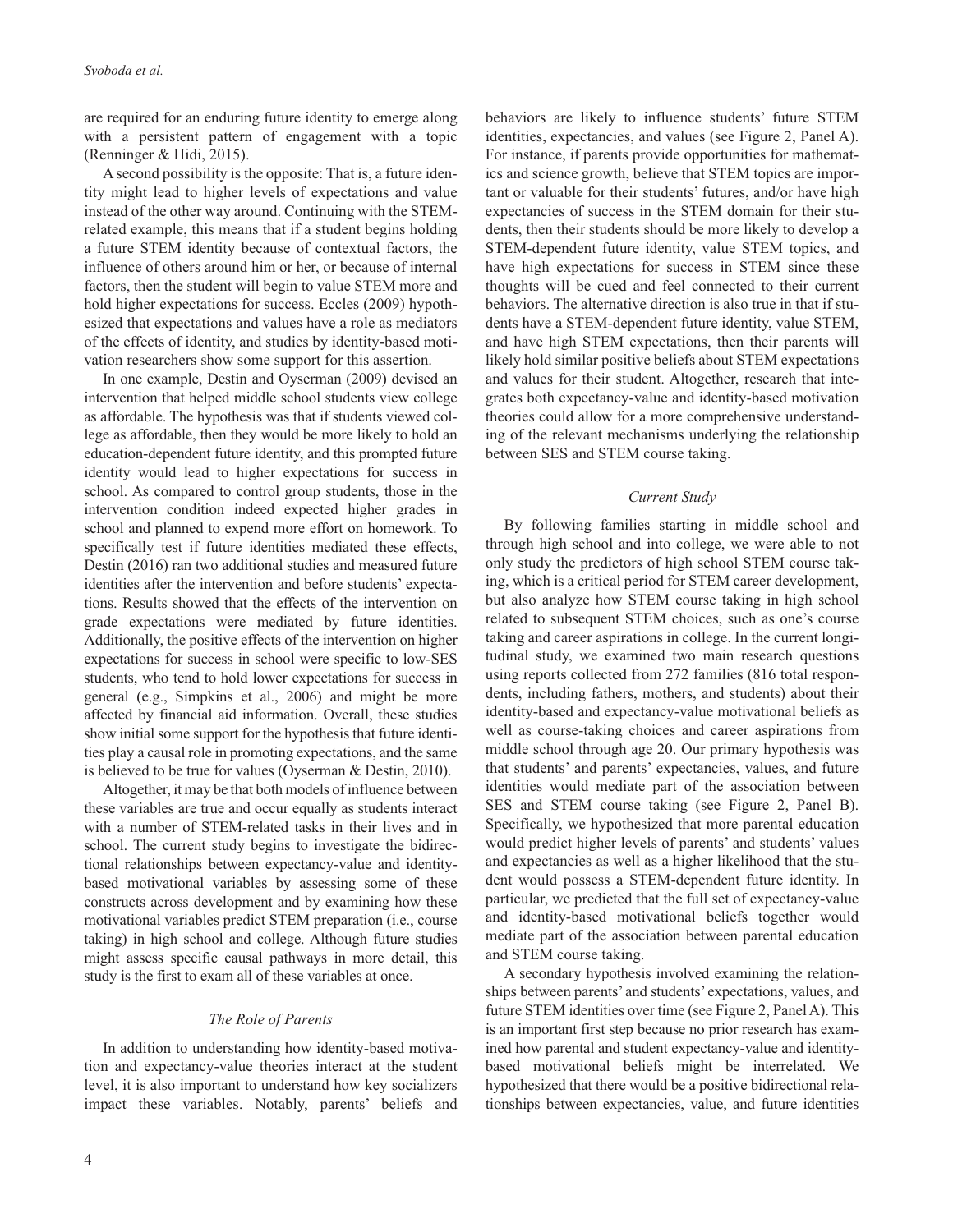

FIGURE 2. Theoretical models. Panel A: Theoretical model of *the bidirectional influences of parental and child expectations, values, and future identities. Panel B: Theoretical model of how motivational beliefs mediate the effect of socioeconomic status on science, technology, engineering, and mathematics preparation.*

within and across time, such that higher levels of expectations and value would predict a higher likelihood of a STEMdependent future identity and having a STEM-dependent future identity would be associated with higher expectations and value. Finally, we predicted that parent measures would predict student measures and vice versa.

To test these hypotheses, we utilized a longitudinal design that involved measures of motivational beliefs taken: post– seventh grade, including mothers' aspirations for their students in mathematics, students' expectations for their success in mathematics, and students' value for mathematics; post– ninth grade, including students' STEM-dependent or STEMindependent future identities; and post–12th grade, including measures of parents' STEM utility value for their students and students' STEM value. We used the seventh- and ninthgrade motivational measures to predict students' mathematics and science course taking in 11th and 12th grades, which are the years when mathematics and science course taking are largely optional for students and thus reflect the critical choices they make about preparing themselves for STEM careers. Moving into college, we hypothesized that these motivational variables along with high school STEM course taking would predict parents' STEM utility value for their students and students' STEM value. Finally, we hypothesized that all of the motivational measures along with high school STEM course taking would predict college STEM course taking and college STEM career aspirations. Additionally, in the online supplementary analysis, we investigated how our model predicted specific advanced STEM course taking instead of all 11th- and 12th-grade STEM course taking since these advanced courses are hypothesized to be particularly powerful predictors of STEM achievement (e.g., Trusty, 2002).

#### **Method**

## *Participants*

The sample consisted of families participating in a longitudinal study (for details on recruitment, see Hyde, Klein, Essex, & Clark, 1995). The original sample included 570 mothers and 550 husbands/partners in two cohorts with children who attended mostly different schools. A subsequent part of the research design included a randomized experiment in which a subset of the second cohort received an intervention (Harackiewicz, Rozek, Hulleman, & Hyde, 2012), and intervention group families were not included in the analyses reported here due to intervention effects on relevant study outcomes. When we further limit participants based on if families responded at least once during the four time points of interest, the result is the current sample: 272 families (fathers, mothers, and students) for a total of 816 respondents across four time points. We used full-information maximum likelihood to account for missing data for participants who responded to at least one of time points in the study.

The current sample had a similar number of girls and boys (53% girls, 47% boys), and the ethnicity breakdown (89% White, 2% African American, >1% Native American, >1% Hispanic, and 8% biracial or multiracial) reflected the makeup of the state in which data collection occurred (U.S. Census Bureau, 2006). A composite measure of parental education (response rate =  $100\%$ ) was created by averaging mother's level of education (*M*= 15.32, *SD*= 2.06) and father's level of education (*M*= 15.15, *SD*= 2.27). In order to examine if attrition left a less representative sample, in terms of family SES, we tested to see if there was a difference in parental education between the current sample (*M*= 15.22, *SD*= 1.93) and the larger original sample (*M*= 15.11, *SD* = 1.98) and found no significant difference ( $p = .45$ ). The parental education of the current sample showed that 53% of families averaged less than a 4-year college degree for their educational attainment, 20% reported having 4 years of college, and 27% reported some schooling beyond a 4-year college degree. Thus, although these data represent both high- and low-SES families, in terms of educational attainment, this sample overrepresents families with higher levels of educational attainment as compared to Wisconsin in general (66% of the population with less than a 4-year college degree, 26% with a 4-year degree, and 8% with an advanced degree; U.S. Census Bureau, 2003).

## *Measures*

Families completed surveys via mail and on paper, administered by research assistants during at-home visits, or online at four time points in this study beginning after the students finished seventh grade and ending after their sophomore year of college. Differences in survey administration were due to convenience, and we find no significant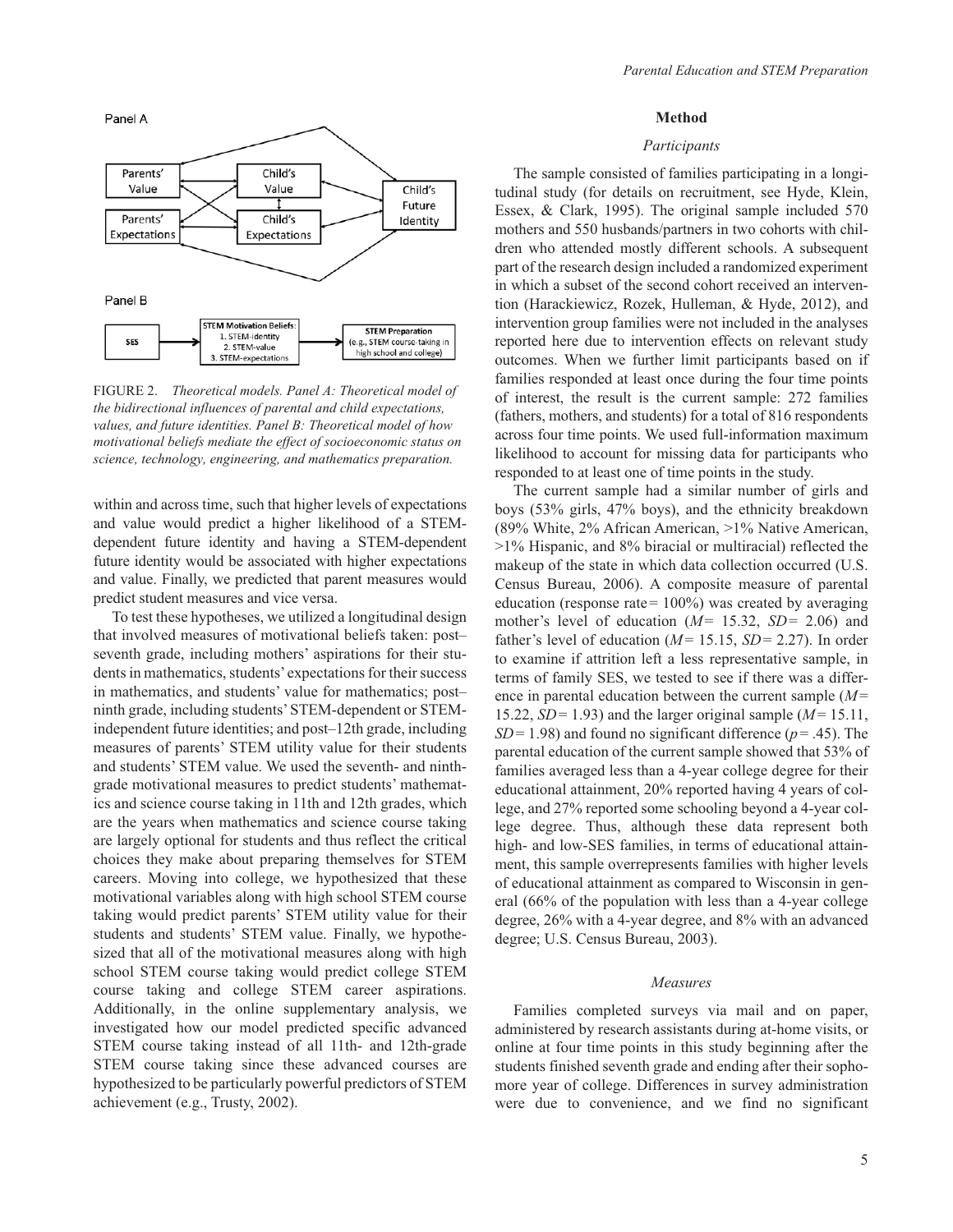TABLE 1 *Summary of Measures and Items*

| Measure                                                                  | Time of<br>assessment   | Number<br>of items | Example item                                                                                                                                                                           |
|--------------------------------------------------------------------------|-------------------------|--------------------|----------------------------------------------------------------------------------------------------------------------------------------------------------------------------------------|
| Students' expectations for<br>success in mathematics                     | 7th grade               | 8                  | "How well do you think you will do in math next year?" (from 1 to $7)^a$                                                                                                               |
| Students' value for<br>mathematics                                       | 7th grade               | 2                  | "How important do you think math will be to your future?" $(1 = not at all$<br>important to $7 = very$ important)                                                                      |
| Mothers' aspirations for their<br>student in mathematics                 | 7th grade               |                    | "How far would you like your child to go in math?" $(1 = less than high)$<br>school algebra to $5 = \text{course}$ beyond calculus)                                                    |
| Students' STEM-dependent/<br>STEM-independent future<br>identities       | 9th grade               | 1                  | Open-ended responses to a career question were coded for careers that<br>would require a 4-year STEM degree and those that would not.                                                  |
| High school STEM course<br>taking                                        | 11th and 12th<br>grades |                    | From high school transcripts, mathematics and sciences courses were<br>assessed by coding for the number of semesters of mathematics and<br>science courses.                           |
| Advanced STEM courses in<br>high school (supplementary<br>analysis only) | 11th and 12th<br>grades | 1                  | Students were asked if they completed any of the following courses:<br>calculus, precalculus, trigonometry, algebra II, and physics. Responses<br>were summed to create a total score. |
| Parents' STEM utility value<br>for their student                         | After 12th grade        | 8                  | "In general, how useful will (math/chemistry/physics/biology) be for your<br>teen in the future?" $(1 = not at all useful to 5 = very useful)$                                         |
| Students' STEM value                                                     | After 12th grade        | 9                  | "Math and science are important for my future." $(1 = strongly \, disagree \, to \,$<br>$7 = strongly agree$ )                                                                         |
| College STEM course taking                                               | After sophomore<br>year | 2                  | Students were asked to report the number of mathematics or science courses<br>taken so far in college. The number was summed to create total score.                                    |
| College STEM career<br>aspirations                                       | After sophomore<br>year | 1                  | Open-ended responses to a career question were coded using highest STEM<br>knowledge value listed in the O*NET career codes.                                                           |

*Note.* STEM = science, technology, engineering, and mathematics.

a For students' expectations for success in mathematics, the scale response options are not reported because they changed for each question. If you would like more information on this scale, please contact the first author.

differences due to administration method. For a complete description of our measures, including timing of assessment, example item, and type of respondent, refer to Table 1.

*Middle school measures.* At the end of seventh grade, students' expectations for success in mathematics were assessed with eight items ( $\alpha$ = .91; response rate= 92%) that measured on a scale from 1 (*not at all well*) to 7 (*very well*) how well students expected to do in mathematics (Frome & Eccles, 1998). Students' value for mathematics was assessed with two items ( $\alpha$ = .67; response rate= 92%) that measured on a scale from 1 (*not at all important*) to 7 (*very important*) how important it is for them to learn mathematics presently and for the future. We refer to this measure as *value* and not a specific type of subjective task value (attainment, utility, or intrinsic) because it asks about importance more generally and, therefore, could represent a combination of the three subjective task values. Mothers' aspirations for their students in mathematics was measured by asking mothers to report how far they would like their student to go in mathematics from 1 (*less than high school algebra*) to 5 (*courses beyond calculus*) (response rate= 91%). Because of the varied multiproject nature of the larger longitudinal study, questions were asked only about mathematics and to mothers and students in middle school, so we did not have science measures or father reports to use until later time points.

*High school measures.* STEM-dependent/STEM-independent future identities were assessed by asking students an open-ended question about their career aspirations after ninth grade (response rate= 83%). Their responses were content coded for careers that would require 4-year STEM degrees (e.g., nurse, engineer, etc.) compared to those that would not require a 4-year STEM career (e.g., athlete, police, lawyer, etc.), and 51% were STEM-dependent future identities and 49% were STEM-independent future identities. This measurement of future identities is consistent with previous research on identity-based motivation and future identities (e.g., Oyserman, Fryberg, & Yoder, 2007). High school STEM course taking was assessed by counting the number of semesters of 11th- and 12th-grade mathematics and sciences courses from students' transcripts (response rate= 99%).

*College measures.* In the summer after 12th grade, parents' STEM utility value for their students was assessed using four items (mother,  $\alpha$  = .85; father,  $\alpha$  = .83; response rate = 92%) on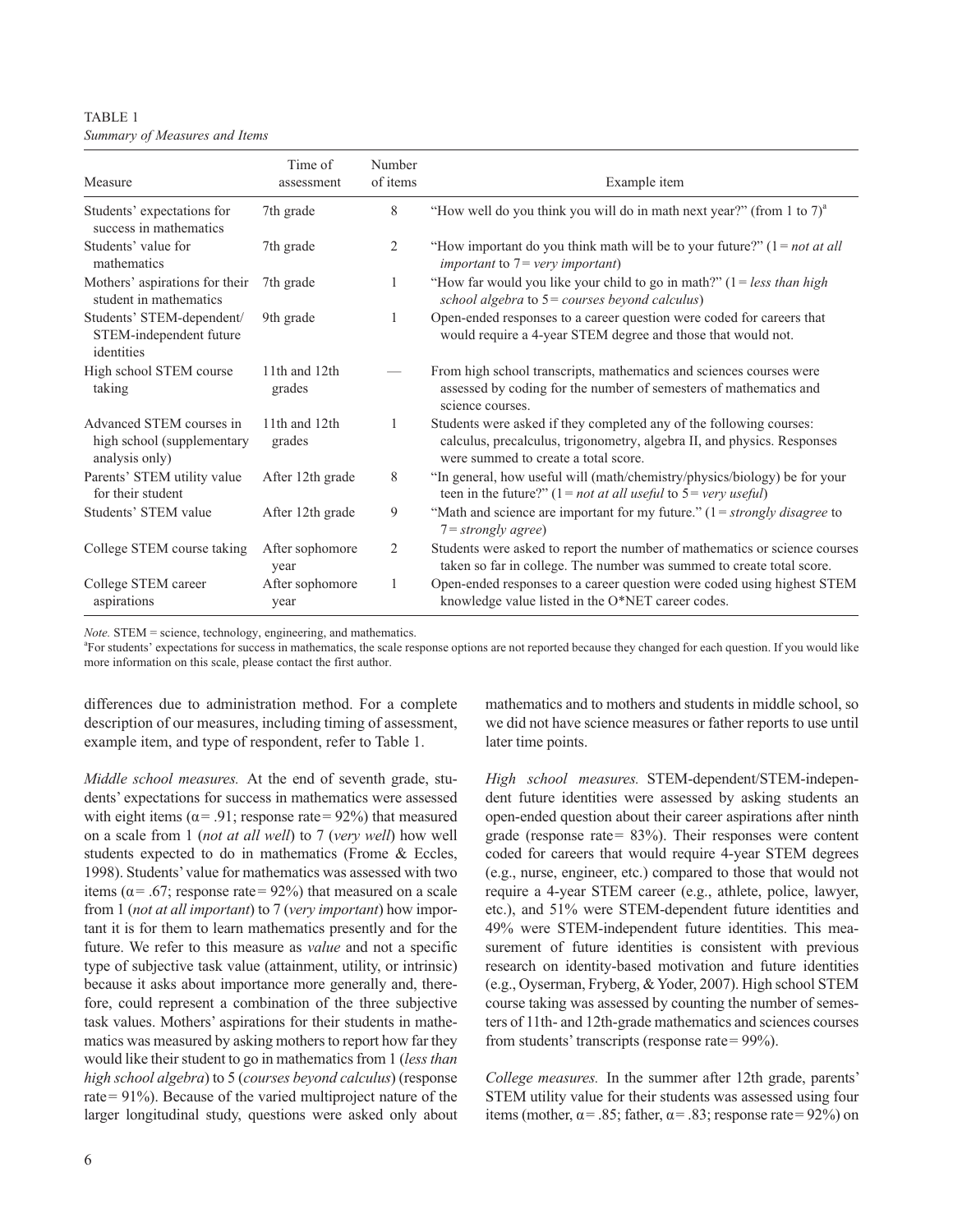| TABLE 2 |                                                                        |  |  |  |  |
|---------|------------------------------------------------------------------------|--|--|--|--|
|         | Zero-Order Correlations and Descriptive Statistics for Major Variables |  |  |  |  |

| Variable                                                           | 1       | 2       | 3       | $\overline{4}$ | 5       | 6       | 7       | 8       | 9       | 10    |
|--------------------------------------------------------------------|---------|---------|---------|----------------|---------|---------|---------|---------|---------|-------|
| 1. Parental education                                              |         |         |         |                |         |         |         |         |         |       |
| 2. Mothers' aspirations for their student in<br>mathematics        | $.15*$  |         |         |                |         |         |         |         |         |       |
| 3. Students' expectations for success in<br>mathematics            | $.14*$  | $.45**$ |         |                |         |         |         |         |         |       |
| 4. Students' value for mathematics                                 | .10     | $.13*$  | $.21**$ |                |         |         |         |         |         |       |
| 5. Students' STEM-dependent/STEM-<br>independent future identities | .08     | $.28**$ | $.25**$ | .03            |         |         |         |         |         |       |
| 6. High school STEM course taking                                  | $.18**$ | $.28**$ | $.24**$ | .02            | $.27**$ |         |         |         |         |       |
| 7. Parents' STEM utility value for their student                   | $.23**$ | $.22**$ | $.15*$  | .12            | $.28**$ | $.38**$ |         |         |         |       |
| 8. Students' STEM value                                            | .07     | $.29**$ | $.35**$ | $.20**$        | $.36**$ | $.37**$ | $.43**$ |         |         |       |
| 9. College STEM course taking                                      | $.20**$ | $.23**$ | $.29**$ | .03            | $.37**$ | $.40**$ | $.49**$ | $.47**$ |         |       |
| 10. College STEM career aspirations                                | .00     | .14     | $.16*$  | .05            | $.28**$ | $.33**$ | $.23**$ | $.47**$ | $.47**$ |       |
| $\overline{M}$                                                     | 15.22   | 4.20    | 4.87    | 6.07           |         | 7.64    | 3.71    | 4.68    | 5.81    | 58.31 |
| SD                                                                 | 1.94    | 0.82    | 1.10    | 1.01           |         | 2.40    | .72     | 1.70    | 3.83    | 20.86 |

*Note.* STEM = science, technology, engineering, and mathematics. Mean and standard deviation are not reported for students' STEM future identities because it is dichotomous measure (51% had STEM-dependent future identities and 49% had STEM-independent future identities). \**p*< .05, \*\**p*< .01.

a scale from 1 (*not at all useful*) to 5 (*very useful*) that asked how useful STEM topics would be for their student. A composite parents' STEM utility value for their student measure was created from the average of the responses from mothers and fathers. Students' STEM value was also assessed using 7 items (α= .94; response rate= 90%) on a scale from 1 (*strongly* disagree) to 7 (*strongly* agree) that measured students' importance for mathematics and science. Similar to students' value for mathematics in seventh grade, we also refer to this measure as *value* because it assesses importance more generally.

College STEM course taking was assessed by asking students to report the number of mathematics or science semesters taken in college by the end of their sophomore year. The number of classes for mathematics and science were summed to create a total measure of college STEM course taking (response rate= 68%). College STEM career aspirations were assessed using an open-ended question. Responses were coded using O\*NET (National Center for O\*NET Development, n.d.) career codes, which classifies occupations on a set of knowledge requirements. We used the highest knowledge value from the STEM topic codes: biology, chemistry, physics, mathematics, and engineering/technology (response rate= 71%). For example, a mechanical engineer has a knowledge value score of 93 on engineering and technology, 81 on mathematics, and 73 on physics. Since 93 is the highest value, we used that for the college STEM career aspirations code.

## *Analysis Plan*

Based on our theoretical model (Figure 2), a structural equation model (SEM) was estimated to investigate the relationship between SES, the mediators, and the outcomes (high school and college STEM course taking) in a single model. In the model, all variables at one time point were allowed to correlate and also predict all variables at subsequent time points. We examined if the total indirect effect of the parental education on high school and college course taking through all the motivational and identity variables was significant (Preacher & Hayes, 2008). Missing data were accounted for by using full-information maximum likelihood methods (Arbuckle, 1996).

In addition, we conducted a supplemental test of mediation by comparing our primary model with direct effects to a comparison model without direct effects (indirect effects– only model). Full reports on these supplemental tests are contained within the supplementary online material. Supplementary analyses include an identical SEM model with advanced STEM course taking in high school as a replacement for general high school STEM course taking since prior research suggests these advanced STEM courses are strong predictors of STEM choices in college (e.g., Trusty, 2002). In addition, we also reported the accompanying direct effects, indirect effects, and path model for the supplementary model in the appendices. As mentioned above, we report a supplemental test of mediation in the online supplementary materials where we estimate one primary model with all effects and the one primary model with only the indirect effects and compare model fits.

## **Results**

Table 2 contains zero-order correlations and descriptive statistics for all variables. As shown in the correlation table,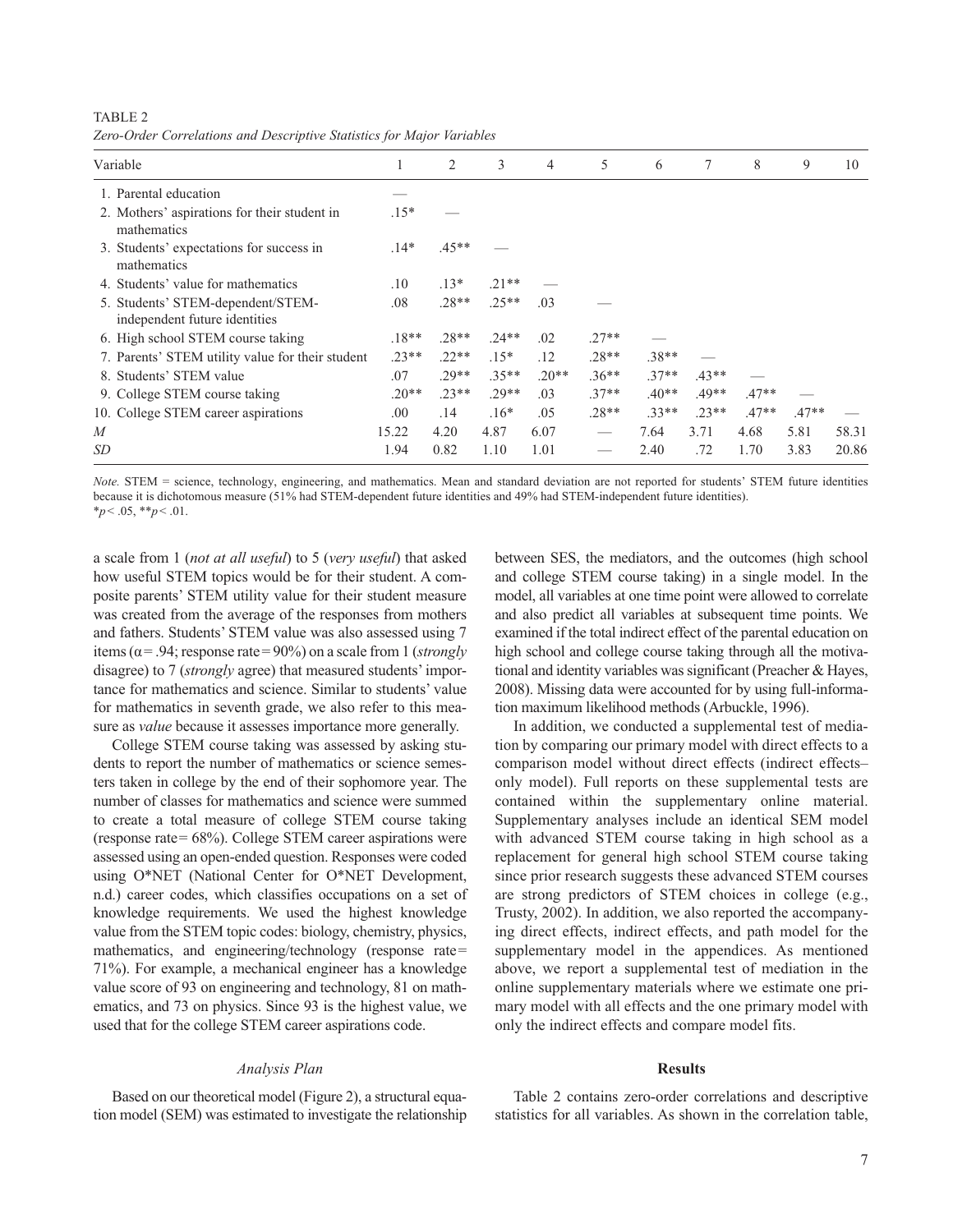

FIGURE 3. Primary empirical path model. Only significant paths are shown. The relationships between parental education and *high school science, technology, engineering, and mathematics (STEM) course taking and college STEM course taking are mediated by mothers' aspirations for their students in mathematics, students' expectations for success in mathematics, students' value for mathematics, students' STEM-dependent/STEM-independent future identities, parents' STEM utility value for their student, and students' STEM value. Numbers represent standardized beta weights, and although all pathways are included in the model, only significant pathways are shown in the figure.*

there is a significant direct effect of parental education on our main outcomes of interest: high school STEM course taking  $(r = .18, p < .01)$  and college course taking  $(r = .20, p < .01)$ .

#### *Primary SEM*

For our primary model, we investigated the relationship between parental education, motivational mediators, and STEM course taking. Overall, the model explained 14.7% of the variance in high school STEM course taking and 39.4% of the variance in college STEM course taking. The model was saturated, which does not allow for a meaningful test of model fit. See Figure 3 for the associated path model and Table 3 for a summary of the indirect effects. A table with all significant and nonsignificant direct effects can be found in the online supplementary material (Appendix A).

*Direct effects on middle school and high school variables.* Parental education was used to predict the three middle school mediators: mothers' aspirations for their students in mathematics, students' expectations for success in mathematics, and students' value for mathematics. Parental education significantly predicted students' expectations for success in mathematics ( $\beta$ = .14,  $p$  = .03) and mothers' aspirations for their students in mathematics (β= .15, *p*= .02), such that parents with higher education were more likely to hold high aspirations in mathematics for their students and to have students who themselves possessed high expectations in mathematics.

Parental education and these middle school mediators were then used to predict the high school mediator, students' STEM-dependent/STEM-independent future identities in ninth grade. Only mothers' aspirations for their students in mathematics ( $\beta$ = .21,  $p$  < .01) and students' expectations for success in mathematics ( $\beta$ = .16,  $p$ =.03) significantly predicted students' STEM-dependent/STEM-independent future identities.

Last, parental education and these four mediators were then used to predict our first outcome variable: high school STEM course taking. Even with the mediators in the model, there was still a significant effect of parental education on high school STEM course taking ( $\beta$ = .13, *p* = .03), such that parents with more education were more likely to have students who took more STEM courses, which indicates that the mediators may account for only part of the SES effect on STEM course taking. In addition, mothers' aspirations for their students in mathematics ( $\beta$ = .17, *p* = .01) and students' STEM-dependent/STEM-independent future identities ( $\beta$ = .19,  $p < .01$ ) significantly predicted high school STEM course taking, as hypothesized.

*Indirect effects on high school STEM course taking.* Because we hypothesized that parental education would relate to high school STEM course taking through all the motivational and identity mediators, we tested the total indirect effect of parental education on high school STEM course taking through the four mediators and found that there was a significant indirect effect of parental education on high school STEM course taking  $(z=2.08, p=.04, \beta=.05)$ . Although the direct effect of parental education on high school STEM course taking remained significant (with mediators, *z*= 2.24,  $p = .03$ ,  $\beta = .13$ ), the four mediators still accounted for a sizable portion of the relationship between parental education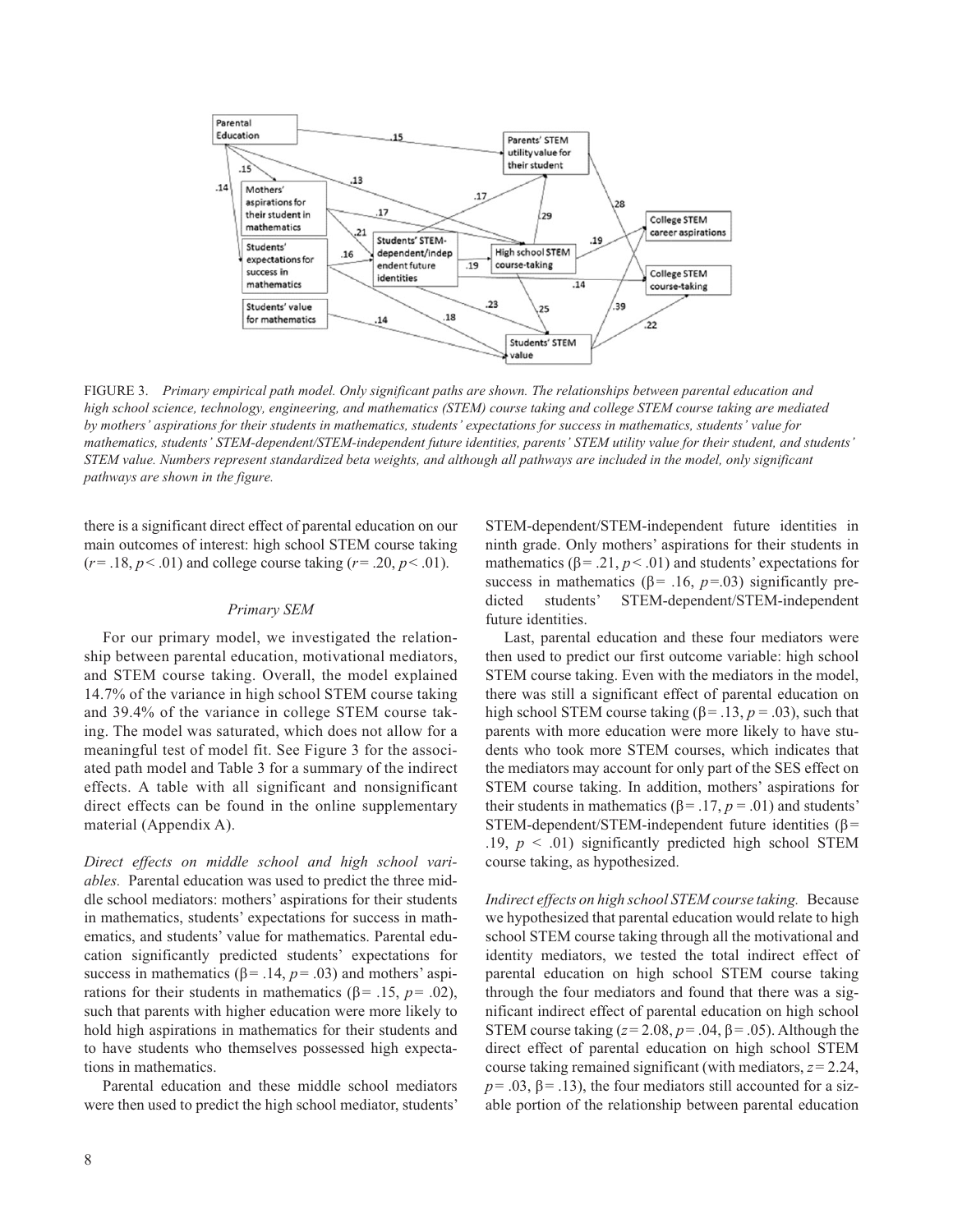### TABLE<sub>3</sub>

*Association Between Parental Education, Students' STEM-Dependent/STEM-Independent Future Identities, and STEM Educational Outcomes for the Primary Model*

| Variable                                    | Zero-<br>order<br>effects | Effects with<br>mediating variables<br>in the model | Change in<br>standardized<br>estimate | Change in<br>effect $(\% )$ | Significant<br>indirect<br>effect |
|---------------------------------------------|---------------------------|-----------------------------------------------------|---------------------------------------|-----------------------------|-----------------------------------|
| Predictor: Parental education               |                           |                                                     |                                       |                             |                                   |
| College STEM course taking                  | $0.20**$                  | 0.08                                                | 0.12                                  | 60%                         | Yes                               |
| High school STEM course taking              | $0.18*$                   | $0.13*$                                             | 0.05                                  | 28%                         | Yes                               |
| Predictor: Students' STEM future identities |                           |                                                     |                                       |                             |                                   |
| College STEM course taking                  | $0.37***$                 | $0.14*$                                             | 0.23                                  | 62%                         | Yes                               |

*Note.* STEM = science, technology, engineering, and mathematics. The first column shows the direct effects of the predictor (i.e., either parental education or students' STEM future identities) on outcome variables without mediators (i.e., the correlation between parental education and STEM course-taking outcomes), the second column shows the direct effects of the predictors with mediating variables in the model, the third and fourth columns indicate the change in effect between the two models, and the fifth column indicates if the indirect effect of the predictor through the mediators on the outcomes is significant. For first three columns, the numbers represent standardized coefficients from the structural equation model. All indirect effects reported are significant; *p* values refer to the significance level of the zero-order effects and direct effects with mediating variables in the model. \**p* < .05, \*\**p* < .01, \*\*\**p* < .001.

and STEM course taking (28%; see Table 3). Significant individual indirect effect pathways are reported in the supplemental section (Appendix B).

*Direct effects on post–high school and college variables.* We extended our model to post–high school measures and examined how parental education predicted parents' STEM utility value for their students and students' STEM value after 12th grade. Parental education significantly predicted parents' STEM utility value for their students ( $\beta$ = .15,  $p$  < .01), such that parents with higher education were more likely to see the usefulness of STEM topics for their students. High school STEM course taking ( $\beta$ = .29,  $p$  < .001) positively predicted parents' STEM utility value for their students and students' STEM value ( $\beta$ = .25, *p* < .001). Students' STEM-dependent/STEM-independent future identities also significantly predicted parents' STEM utility value for their students ( $\beta$ = .17,  $p$ = .01) and students' STEM value ( $\beta$ = .23, *p* < .001), such that a STEM-dependent future identity was associated with higher levels of parents' STEM utility value for their students and students' STEM value. Additionally, students' expectations for success in mathematics ( $\beta$ = .18, *p* < .01) and students' value for mathematics ( $\beta$  = .14,  $p$  = .02) were positively associated with students' STEM value after 12th grade.

Finally, we estimated pathways to the college outcomes (college STEM course taking and STEM career aspirations) from parental education and all previous mediators, including those measured after 12th grade. College STEM course taking was significantly predicted by students' STEM-dependent/ STEM-independent future identities (β= .14, *p=* .03), parents' STEM utility value for their students (β = .28,  $p$  < .001), and students' STEM value ( $\beta$ = .22,  $p$  < .01). Only high school

STEM course taking  $(\beta = .19, p = .01)$  and students' STEM value ( $\beta$ = .39, *p* < .001) significantly predicted STEM career aspirations. Parental education was not a significant predictor of either college STEM course taking or college STEM career aspirations with the mediators in the model.

*Indirect effects on college STEM course taking.* Because we also hypothesized that parental education would relate to college STEM outcomes through all the motivational and identity mediators, we estimated the total indirect effect of parental education through all the mediating variables on high school and college STEM course taking. The total indirect effect of parental education on college STEM course taking through all the mediating variables was significant  $(z=2.96, p<.01, \beta=.12)$ . The direct effect of parental education on college STEM course taking was reduced (by 60%) compared to the model without mediators (Table 3), providing evidence for mediation of the effect of parental education on college STEM course taking through the high school and college motivational variables. We report specific significant individual indirect effects for the primary model in Appendix B.

*Indirect effects of STEM identity on college STEM course taking.* In addition, we were specifically interested if STEM-dependent/STEM-independent future identities had a significant effect on college STEM outcomes through parents' STEM utility value for their students after 12th grade, students' STEM value after 12th grade, and high school STEM course taking. Results confirm this with a significant total indirect effect of STEM-dependent/STEM-independent future identities on college STEM course taking (*z*= 3.99,  $p$ < .001,  $\beta$ = .15) with the mediators accounting for 62% of the direct effect (Table 3).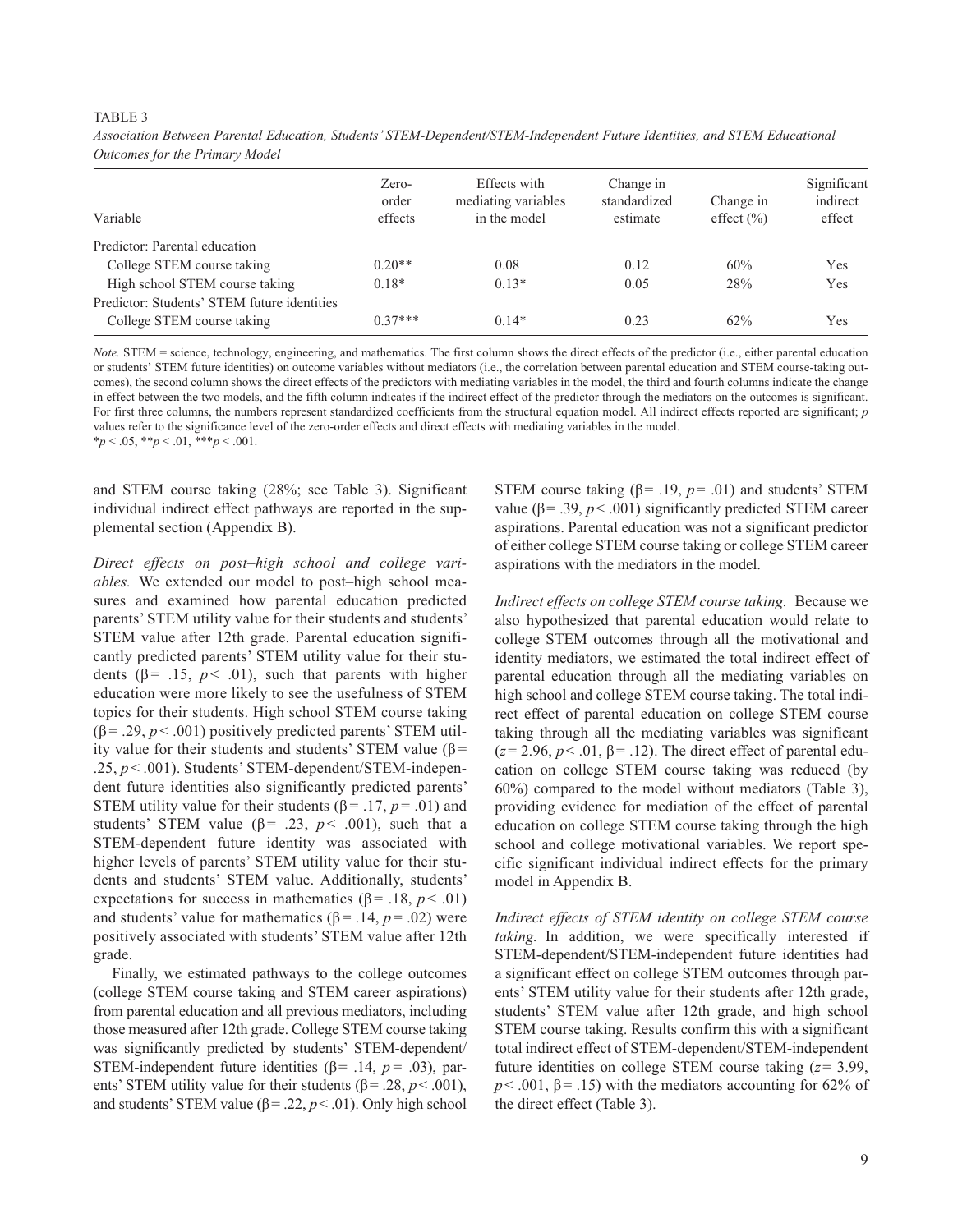# **Discussion**

On the basis of research that finds that low-SES students are less likely to take STEM courses in high school (e.g., Tyson et al., 2007), we investigated how SES (measured by years of parental education) relates to high school STEM course taking and college STEM course taking through the motivational beliefs of parents and students, including their expectations for success, beliefs about the importance/value of STEM, and STEM-related future identity. Results supported our hypothesis that the relationship between parental education and STEM course taking was partially mediated by the combination of these beliefs. Therefore, although other resource-based mechanisms, such as neighborhood opportunities, also may mediate part of the relationship between SES and STEM course taking, a psychological perspective that encompasses parents' and students' motivational beliefs is also important. This may especially be the case as a student progresses into high school and begins to develop his or her post–high school plans based on prior course enrollment. A high school student who expects to do well in STEM topics, who values STEM, and who also possesses a future identity that involves a STEM career should be more likely to opt into advanced STEM courses, placing the student on a trajectory toward more STEM opportunities, including majors and careers.

Strengths of this study include that we followed students through a long period of their development, starting in middle school and going through the transition to college, and that we collected measures from two distinct but related motivational models. Many studies follow students through high school, but we were able to show that course taking and motivational variables in high school are powerful predictors of important college outcomes, including course taking and career aspirations, which is especially significant because research has shown that increased STEM course taking early in college is associated with a higher likelihood of graduating with a STEM degree (Maltese & Tai, 2011).

Along with that, these findings can contribute to psychological theory by beginning to integrate two models of motivation and showing a bidirectional relationship between important constructs in these models. First, we found that expectations for success possessed by both the students and their parents may help shape their future identities in STEM, suggesting that competency in STEM may play a role in developing a STEM-dependent future identity. Second, results showed that subjective task value was a mediator of the effects of future identities on course taking. These results shed light on how expectations, values, and future identities might work together to influence students' motivation, behavior, and career choices and demonstrate the likely complicated interrelated nature of expectancy-value and identity-based motivational constructs.

# *Limitations and Future Directions*

One limitation of this study is that the sample is representative only of the racial diversity in the state of Wisconsin. Further, the sample was of higher SES than the national average because original study recruitment procedures focused on families with two working and cohabitating parents. Future research should examine the role of psychological processes in the relationship between parental education and STEM course-taking outcomes using more racially and economically diverse samples. Future research also should investigate the role of other related SES measures, such as income, occupational status, wealth, and assets, because these are additional significant predictors of educational outcomes. Additionally, experimental studies that directly manipulate different types of values, expectations, and future identities will be important for achieving a clear understanding for how these variables work together.

Because this study was part of a larger longitudinal project with varying goals, we did not have the same measures of value, expectations, and future identities across time, which limits our ability to test causal pathways in our longitudinal analysis. We also did not have measures of the specific types of value, which could be useful for better understanding the predictors and mediators of future identities. Finally, this study had measures only of math expectations and value in middle school, but we likely would have found that a measure about both math and science would have been a stronger predictor of subsequent variables, so future studies should make sure to have measures that assess both math and science attitudes to best answer questions related to STEM.

Building from these limitations, one new avenue of research is to explore the different possible directions of the relationship between students' future identities and subjective task value and expectations for success. As mentioned in the introduction, it is possible that values and expectations might lead to future identities, and it is also possible that future identities may lead to increased value and expectations. In this study, we had strong measures only of value after future identities were measured and thus were able to assess only the second possibility for value. We did find support for value as a mediator of the effects of future identities. Conversely, we had measures only of expectations before future identities were measured, so we were able to see only that expectations predicted future identities and not vice versa.

A second future direction is to explore how the different types of value relate to future identities. In this study, we largely had only general measures of value that did not differentiate between attainment, intrinsic, and utility value, but there are reasons to believe that certain types of value might be more closely linked to future identities, either as an antecedent or a consequence. Eccles (2009) characterized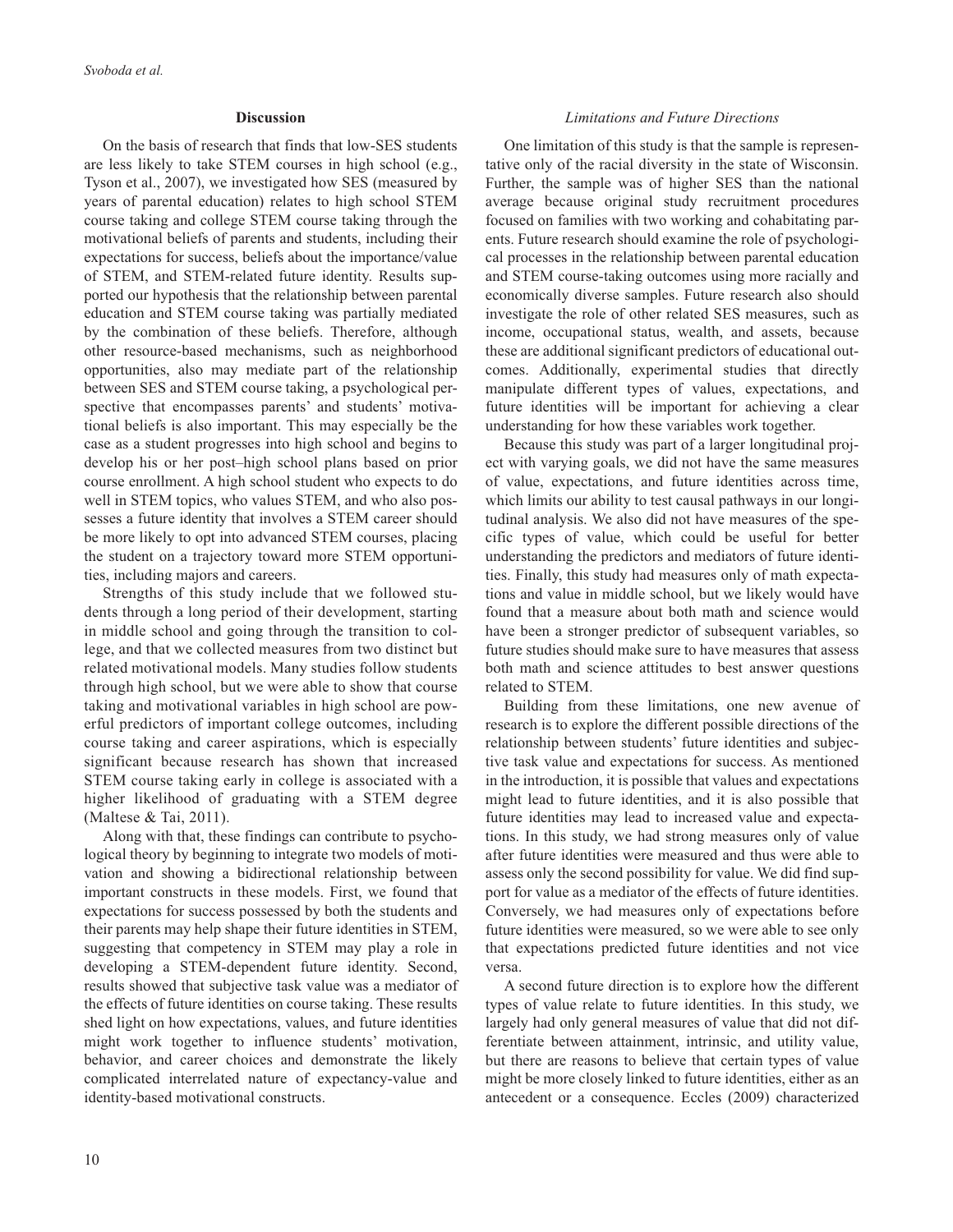attainment value as an assortment of collective and personal identities, suggesting that individuals who place high attainment value on an achievement task do so, at least partly, because they see that task as related to their identity. Thus, from this theoretical conceptualization, STEM future identities may be most closely linked to attainment value.

Although attainment value may be most closely linked to future identities by definition, there is reason to believe that any specific subjective task value (attainment, intrinsic, and utility) or a combination of them all may be closely related to future identities. That is, students may be equally likely develop a STEM-dependent future identity because it is related to whom they see themselves as (attainment value), because they enjoy STEM topics or are interested in them (intrinsic value), or because they see STEM as useful and relevant for a current or future goal (utility value). Moreover, any of those types of value might mediate effects of future identities. That is, an increase in any type of value due to a STEM identity might lead students to make choices that lead to positive educational outcomes, such as enrolling in additional STEM courses when given the choice. The research on value shows that all three types of value predict these types of educational outcomes (e.g., Hulleman & Harackiewicz, 2009; Simpkins et al., 2006), so it is critical that future research examine the relationship between specific task values and future identities as a way to tease apart which task values are most important as either antecedents or consequences of future identities.

## *Implications*

Altogether, these results implicate motivational attitudes and beliefs, both from parents and students, in social class gaps on STEM preparation. In some ways, this is fortunate because these motivational variables are responsive to external interventions, including relatively brief and cost-effective interventions that can be fielded in schools. For example, student-centered value interventions have been very effective in enhancing students' STEM motivation and achievement (e.g., Hulleman & Harackiewicz, 2009). These interventions ask students to write about the personal relevance of their classes in a brief writing exercise to be given a few times over the course of a semester. Similarly, identitybased interventions, which can be as simple as giving students information about the accessibility of college in order to cue a college-bound future identity, have been shown to increase students' academic motivation over the long term as well (e.g., Destin & Oyserman, 2010; Oyserman, Bybee, & Terry, 2006). Furthermore, Harackiewicz et al. (2012) showed the efficacy of involving parents to promote students' utility value with a parent-focused intervention. Parents were given information about the importance of STEM for their students and were encouraged to communicate this information. Results showed that students whose

parents were in the utility value (UV) condition took more mathematics and science courses during their last 2 years of high school as compared to students in the control condition, and effects were mediated by changes in parents' and students' values (Rozek et al., 2015).

Overall, these psychological interventions represent a cost-effective method to boost STEM opportunities for all types of students. Many of the policy-oriented interventions, such as Moving to Opportunity (e.g., Chetty, Hendren, & Katz, 2015), early childhood programs (e.g., Barnett, 2011), and school lotteries (e.g., Deming, Hastings, Kane, & Staiger, 2011) are expensive and more difficult to implement. Although these more extensive interventions have broad effects beyond an increase in STEM course taking and achievement, brief social-psychological interventions have their place in education as a way to provide targeted help in important academic domains. In sum, motivational variables seem to play a critical role in students' STEM attitudes and STEM preparation, and interventions that target these beliefs should be helpful in combating social class gaps in STEM fields.

#### **Acknowledgments**

We thank Corinne Boldt, Michael Herriges, Claire Johnson, Dan Lamanna, Alex Mehls, Jenni Petersen, and Jae Shin for their help conducting this research, and we thank the members of our advisory board (Jacquelynne Eccles, Adam Gamoran, Jo Handelsman, Jenefer Husman, Dominic Johann-Berkel, Ann Renninger, and Judith Smetana) for their guidance. We are most grateful to the families of the Wisconsin Study of Families and Work project for their participation over the years.

#### **Funding**

This research was supported by the National Science Foundation (Grant DRL 0814750) and by the Institute for Education Sciences, U.S. Department of Education through Award No. R305B090009 and Grant 144-NL14 to the University of Wisconsin-Madison. This research was also supported by U.S. Department of Education, Institute of Education Sciences Grant, Multidisciplinary Program in Education Sciences, Award No. R305B140042 to Northwestern University. The opinions expressed are those of the authors and do not represent views of the U.S. Department of Education.

#### **Note**

1. The fourth subjective task value, cost, is defined as what an individual loses from participating in a task (e.g., a student decided to take an advanced mathematics class, so he or she will lose time with friends; Eccles et al., 1983). This value is the least studied of the four values and not the focus of the current paper.

#### **References**

Adelman, C. (2006). *The toolbox revisited: Paths to degree completion from high school through college*. Washington, DC: U.S. Department of Education.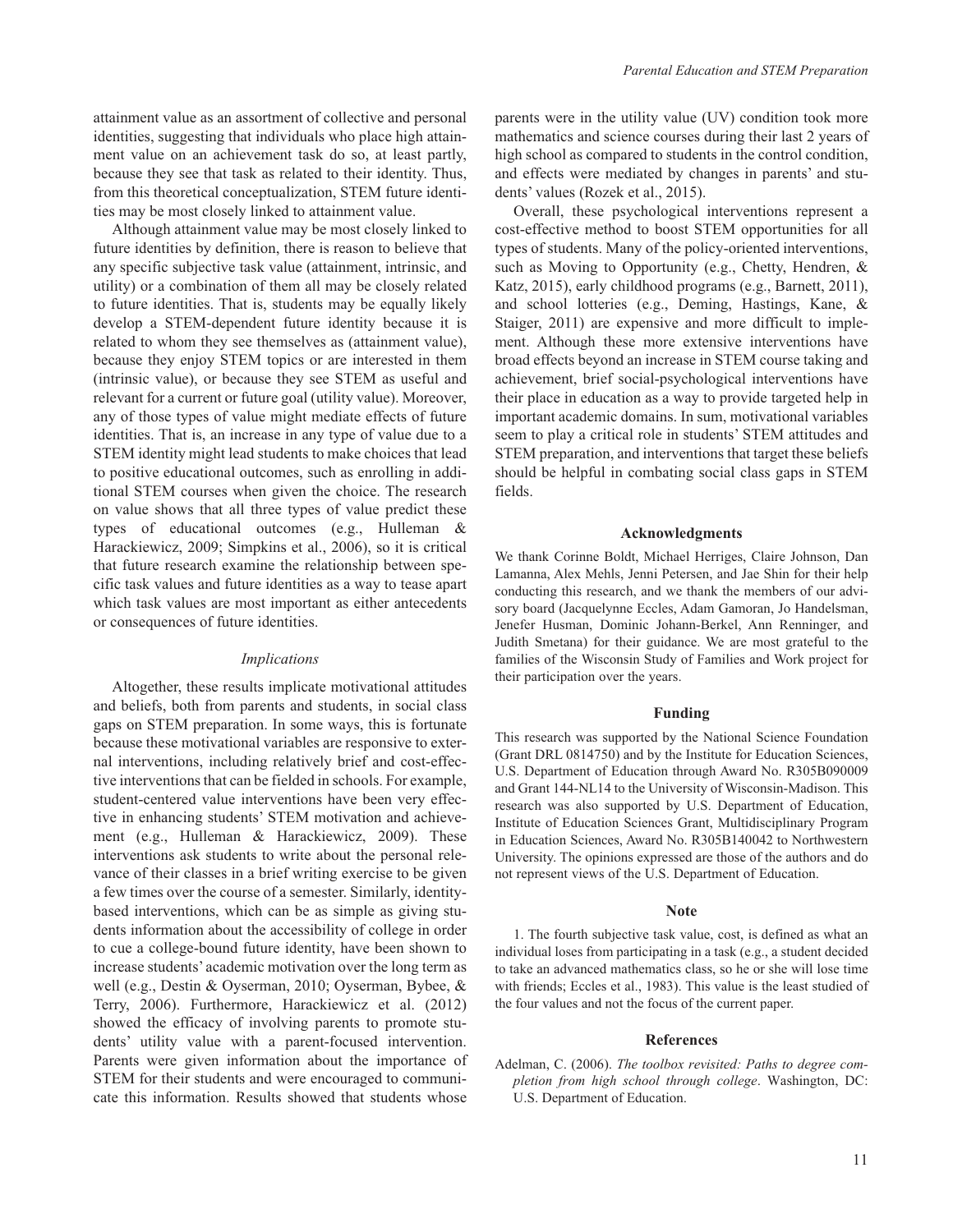- Andersen, L., & Ward, T. J. (2014). Expectancy-value models for the STEM persistence plans of ninth-grade, high-ability students: A comparison between Black, Hispanic, and White students. *Science Education*, *98*, 216–242. doi:10.1002/sce.21092
- Arbuckle, J. L. (1996). Full information estimation in the presence of incomplete data. *Advanced Structural Equation Modeling: Issues and Techniques*, *243*, 277.
- Attewell, P., & Domina, T. (2008). Raising the bar: Curricular intensity and academic performance. *Educational Evaluation and Policy Analysis*, *30*, 51–71. doi:10.3102/0162373707313409
- Barnett, W. S. (2011). Effectiveness of early educational intervention. *Science*, *333*(6045), 975–978. doi:10.1126/science.1204534
- Bozick, R., & Ingels, S. J. (2008). *Mathematics coursetaking and achievement at the end of high school: Evidence from the Education Longitudinal Study of 2002* (ELS: 2002) (Statistical Analysis Report NCES 2008-319). Washington, DC: National Center for Education Statistics.
- Bronfenbrenner, U. (1977). Toward an experimental ecology of human development. *American Psychologist*, *32*, 513–531.
- Chetty, R., Hendren, N., & Katz, L. F. (2015). *The effects of exposure to better neighborhoods on children: New evidence from the moving to opportunity experiment* (No. w21156). Cambridge, MA: National Bureau of Economic Research.
- Coleman, J. S. (1987). Families and schools. *Educational Researcher*, *16*(6), 32–38. doi:10.3102/0013189X016006032
- Davis-Kean, P. E. (2005). The influence of parent education and family income on child achievement: the indirect role of parental expectations and the home environment. *Journal of Family Psychology*, *19*, 294–304. doi:10.1037/0893-3200.19.2.294
- Deming, D. J., Hastings, J. S., Kane, T. J., & Staiger, D. O. (2011). *School choice, school quality and postsecondary attainment* (No. w17438). Washington, DC: National Bureau of Economic Research.
- Destin, M. (2016). An open path to the future perceived financial resources and school motivation. *Journal of Early Adolescence*. Advance online publication. doi:10.1177/0272431616636480
- Destin, M. (2013). Integrating resource-based and personbased approaches to understanding wealth effects on school achievement. *Economics of Education Review*, *33*, 171–178. doi:10.1016/j.econedurev.2012.07.007
- Destin, M., & Oyserman, D. (2009). From assets to school outcomes: How finances shape children's perceived possibilities and intentions. *Psychological Science*, *20*, 414–418. doi:10.1111/j.1467-9280.2009.02309.x
- Destin, M., & Oyserman, D. (2010). Incentivizing education: Seeing schoolwork as an investment, not a chore. *Journal of Experimental Social Psychology*, *46*, 846–849. doi:10.1016/j.jesp.2010.04.004
- Eccles, J. (2009). Who am I and what am I going to do with my life? Personal and collective identities as motivators of action. *Educational Psychologist*, *44*, 78–89. doi:10.1080/00461520902832368
- Eccles, J. S., Fredricks, A., & Baay, P. (2015). Expectancies, values, identities, and self-regulation. In G. Oettingen & P. Glwitzer (Eds.), *Self-regulation in adolescence* (pp. 30–56). New York, NY: Cambridge University Press.
- Eccles, J. S., Midgley, C., Wigfield, A., Buchanan, C. M., Reuman, D., Flanagan, C., & Mac Iver, D. (1993). Development during adolescence: The impact of stage-environment fit on young adolescents' experiences in schools and in families. *American Psychologist*, *48*, 90–101.<http://dx.doi.org/10.1037/0003-066X.48.2.90>
- Eccles-Parsons, J., Adler, T. F., Futterman, R., Goff, S. B., Kaczala, C. M., Meece, J. L., & Midgley, C. (1983). Expectancies, values, and academic behaviors. In J. T. Spence (Ed.), *Achievement and achievement motivation* (pp. 75–146). San Francisco, CA: Freeman.
- Fan, X., & Chen, M. (2001). Parental involvement and students' academic achievement: A meta-analysis. *Educational Psychology Review*, *13*, 1–22. doi:10.1023/A:1009048817385
- Frome, P. M., & Eccles, J. S. (1998). Parents' influence on children's achievement-related perceptions. *Journal of Personality and Social Psychology*, *74*, 435–452. doi:10.1037/0022- 3514.74.2.435
- Halle, T. G., Kurtz-Costes, B., & Mahoney, J. L. (1997). Family influences on school achievement in low-income, African American children. *Journal of Educational Psychology*, *89*, 527–537. <http://dx.doi.org/10.1037/0022-0663.89.3.527>
- Harackiewicz, J. M., Rozek, C. S., Hulleman, C. S., & Hyde, J. S. (2012). Helping parents to motivate adolescents in mathematics and science: An experimental test of a utilityvalue intervention. *Psychological Science*, *23*, 899–906. doi:10.1177/0956797611435530
- Hidi, S., & Renninger, K. A. (2006). The four-phase model of interest development. *Educational Psychologist*, *41*, 111–127. doi:10.1207/s15326985ep4102\_4
- Hill, N. E., & Tyson, D. F. (2009). Parental involvement in middle school: a meta-analytic assessment of the strategies that promote achievement. *Developmental Psychology*, *45*, 740–763. doi:10.1037/a0015362
- Horvat, E. M., Weininger, E. B., & Lareau, A. (2003). From social ties to social capital: Class differences in the relations between schools and parent networks. *American Educational Research Journal*, *40*, 319–351. doi:10.3102/00028312040002319
- Hulleman, C. S., & Harackiewicz, J. M. (2009). Promoting interest and performance in high school science classes. *Science*, *326*, 1410–1412. doi:10.1126/science.1177067
- Hyde, J. S., Klein, M. H., Essex, M. J., & Clark, R. (1995). Maternity leave and women's mental health. *Psychology of Women Quarterly*, *19*, 257–285. doi:10.1111/j.1471-6402.1995.tb00291.x
- Jodl, K. M., Michael, A., Malanchuk, O., Eccles, J. S., & Sameroff, A. (2001). Parents' roles in shaping early adolescents' occupational aspirations. *Child Development*, *72*(4), 1247–1265. doi:10.1111/1467-8624.00345
- Lee, V. E., & Bryk, A. S. (1988). Curriculum tracking as mediating the social distribution of high school achievement. *Sociology of Education*, *61*(2), 78–94. doi:10.2307/2112266
- Lee, V. E., & Burkam, D. T. (2003). Dropping out of high school: The role of school organization and structure. *American Educational Research Journal*, *40*, 353–393. doi:10.3102/00028312040002353
- Madigan, T. (1997). *Science proficiency and course-taking in high school: The relationship of science course-taking patterns to increases in science proficiency between 8th and 12th grades*. Washington, DC: U.S. Department of Education, Office of Educational Research and Improvement, National Center for Educational Statistics.
- Maltese, A. V., & Tai, R. H. (2011). Pipeline persistence: Examining the association of educational experiences with earned degrees in STEM among US students. *Science Education*, *95*, 877–907. doi:10.1002/sce.20441